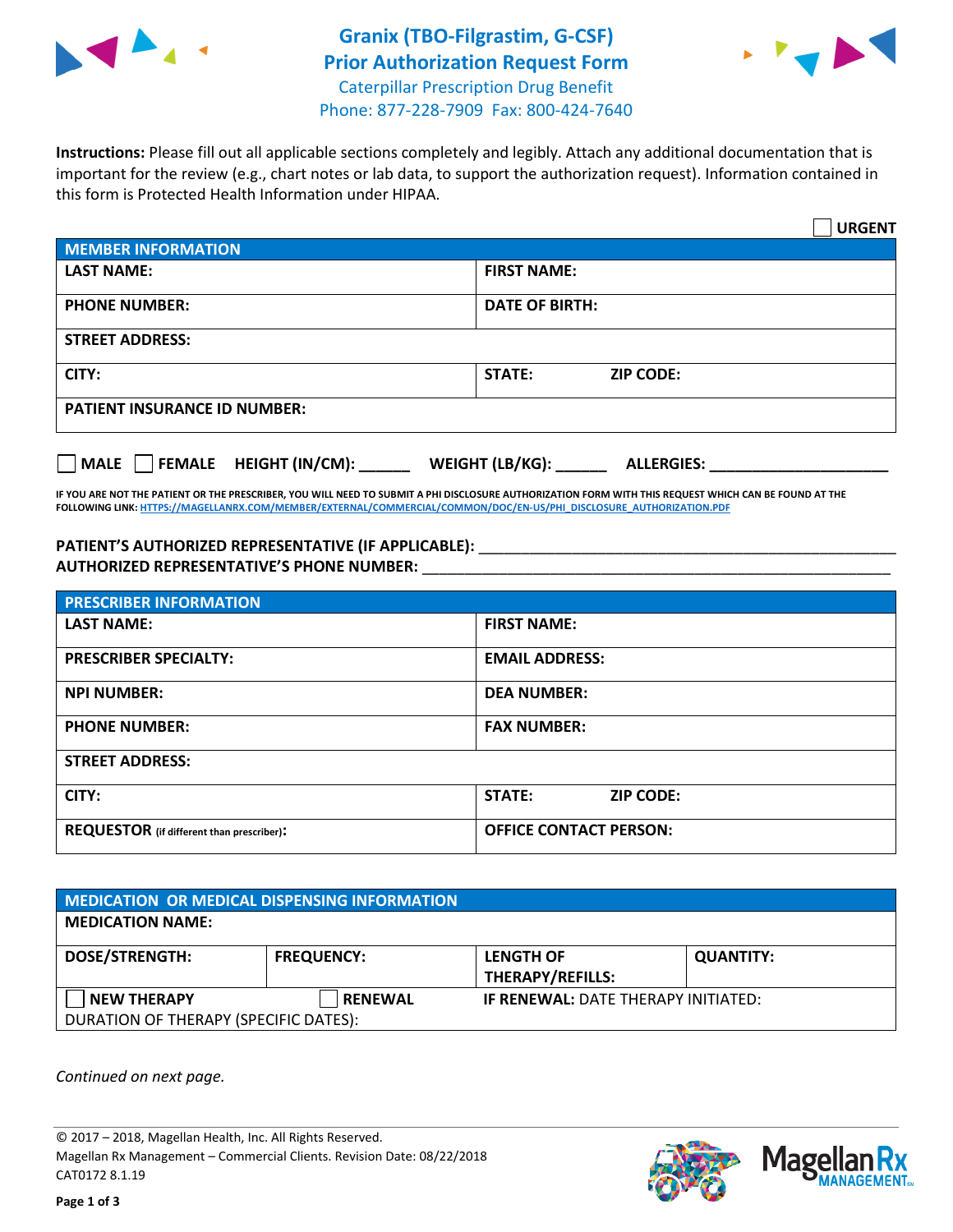



| <b>MEMBER'S LAST NAME:</b>                                                                                                                                                                                                                                                                                                                                                                                                                                                                                                                                                                                                                                                                                                                                                                                                                                                                                                                                                                       | <b>MEMBER'S FIRST NAME:</b>                                                                                      |                                                       |  |  |
|--------------------------------------------------------------------------------------------------------------------------------------------------------------------------------------------------------------------------------------------------------------------------------------------------------------------------------------------------------------------------------------------------------------------------------------------------------------------------------------------------------------------------------------------------------------------------------------------------------------------------------------------------------------------------------------------------------------------------------------------------------------------------------------------------------------------------------------------------------------------------------------------------------------------------------------------------------------------------------------------------|------------------------------------------------------------------------------------------------------------------|-------------------------------------------------------|--|--|
| 1. HAS THE PATIENT TRIED ANY OTHER MEDICATIONS FOR THIS CONDITION?                                                                                                                                                                                                                                                                                                                                                                                                                                                                                                                                                                                                                                                                                                                                                                                                                                                                                                                               |                                                                                                                  | <b>NO</b><br>YES (if yes, complete below)             |  |  |
| <b>MEDICATION/THERAPY (SPECIFY</b><br>DRUG NAME AND DOSAGE):                                                                                                                                                                                                                                                                                                                                                                                                                                                                                                                                                                                                                                                                                                                                                                                                                                                                                                                                     | <b>DURATION OF THERAPY (SPECIFY</b><br>DATES):                                                                   | <b>RESPONSE/REASON FOR</b><br><b>FAILURE/ALLERGY:</b> |  |  |
| <b>2. LIST DIAGNOSES:</b>                                                                                                                                                                                                                                                                                                                                                                                                                                                                                                                                                                                                                                                                                                                                                                                                                                                                                                                                                                        |                                                                                                                  | <b>ICD-10:</b>                                        |  |  |
|                                                                                                                                                                                                                                                                                                                                                                                                                                                                                                                                                                                                                                                                                                                                                                                                                                                                                                                                                                                                  |                                                                                                                  |                                                       |  |  |
| 3. REQUIRED CLINICAL INFORMATION: PLEASE PROVIDE ALL RELEVANT CLINICAL INFORMATION TO SUPPORT A<br>PRIOR AUTHORIZATION.                                                                                                                                                                                                                                                                                                                                                                                                                                                                                                                                                                                                                                                                                                                                                                                                                                                                          |                                                                                                                  |                                                       |  |  |
| Is the patient 18 years of age or older? $\Box$ Yes $\Box$ No                                                                                                                                                                                                                                                                                                                                                                                                                                                                                                                                                                                                                                                                                                                                                                                                                                                                                                                                    |                                                                                                                  |                                                       |  |  |
| Is the prescribed medication being used to prevent febrile neutropenia in a previously untreated adult or pediatric<br>patient? □ Yes □ No<br>Does the patient have a diagnosis of a non-myeloid malignancy and is the patient receiving chemotherapy and/or<br>radiotherapy with an expected incidence of febrile neutrophenia of 20% or greater? $\Box$ Yes<br>$\Box$ No<br>Is the patient at an increased risk for developing chemotherapy-induced infections due to any of the following<br>reasons?<br>$\Box$ Pre-existing neutropenia (ANC of 1,000/mm <sup>3</sup> or less)<br>□ Extensive prior exposure to chemotherapy OPrevious exposure of pelvis or other areas of large amounts of bone<br>marrow to radiation<br>$\Box$ History of recurrent febrile neutropenia from chemotherapy<br>$\Box$ Patient is 65 years of age or older<br>□ Patient has a condition that can potentially increase the risk of serious infection (i.e., HIV/AIDS)<br><i>*Please submit documentation</i> |                                                                                                                  |                                                       |  |  |
| Does the patient have any of the following conditions?*<br>$\Box$ ANC of 1,000/mm <sup>3</sup> or less of BMT or myelodysplasia-related neutropenia<br>$\Box$ ANC of 500/mm <sup>3</sup> or less with HIV/AIDS<br>$\Box$ ANC of 1,5000/mm <sup>3</sup> or less with severe chronic neutropenia of congenital, cyclic or idiopathic origin or for use<br>with peripheral blood progenitor cell (PBPC) transplantations<br>□ Neutropenia due to acute leukemia (AML and ALL)<br>$\Box$ WBC count less than 3.0 K/µL (3,000 cells/mm <sup>2</sup> ) and is post-transplantation of the liver or kidney<br>*Please submit documentation.                                                                                                                                                                                                                                                                                                                                                             |                                                                                                                  |                                                       |  |  |
| physician feels is important to this review?<br>Continued on next page.                                                                                                                                                                                                                                                                                                                                                                                                                                                                                                                                                                                                                                                                                                                                                                                                                                                                                                                          | Are there any other comments, diagnoses, symptoms, medications tried or failed, and/or any other information the |                                                       |  |  |

© 2017 – 2018, Magellan Health, Inc. All Rights Reserved. Magellan Rx Management – Commercial Clients. Revision Date: 08/22/2018 CAT0172 8.1.19